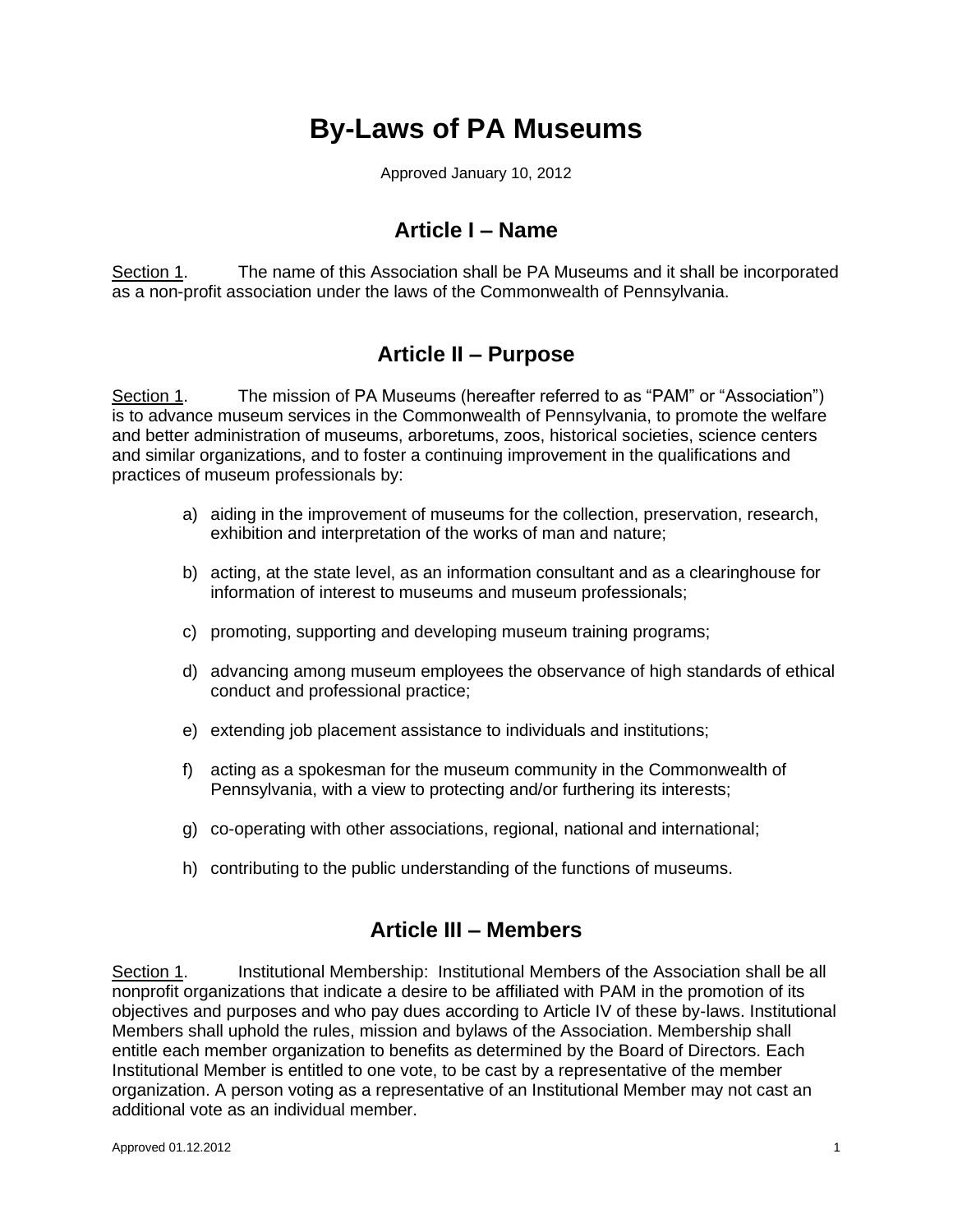Section 2. Individual Membership: Individual Members shall be all persons interested in the same objectives and purposes of the Association, and who pay dues according to Article IV of these bylaws. Individual Members shall uphold the rules, mission and by-laws of the Association. Individual Members shall be entitled to benefits as determined by the Board of Directors. Each Individual Member is entitled to one vote. A person voting as an Individual Member may not cast an additional vote as a representative of an Institutional or Business Member.

Section 3. Business Membership: Business Members shall be any organization other than a nonprofit which is interested in the same objectives and purposes of the Association, and who pays dues according to Article IV of these bylaws. Business Members agree to uphold the rules, mission and by-laws of the Association. Each Business Member is entitled to one vote, to be cast by a representative of the member business. A person voting as a representative of a Business Member may not cast an additional vote as an individual member.

## **Article IV – Finances**

Section 1. Membership dues will be set by the Board and collected annually. Contributions shall be accepted from all persons, corporations, associations, clubs, and others as approved by the Board of Directors or its Officers. Additional funding opportunities may be sought as needed.

## **Article V – Ethics**

Section 1. PA Museums will follow the dictates of the American Association of Museums Code of Ethics and will encourage members of the Association to do the same.

## **Article VI – Governing Body**

Section 1. The governing body of this Association shall be known as the Board of Directors. The Board shall consist of at least twelve (12) but no more than eighteen (18) members plus two voting *ex officio* members: 1) the Executive Director of the Pennsylvania Historical and Museum Commission, and 2) a representative of APACHS (Alliance of Pennsylvania County Historical Societies). The Board of Directors shall, as much as possible, be representative of all geographic areas in the Commonwealth of Pennsylvania, and of the size and discipline of the Institutional Members. The Board of Directors shall include an Executive Committee as described in Article VII of these bylaws. Fifty percent (50%) of the members of the Board shall constitute a quorum.

Section 2. The Board of Directors shall follow the dictates of the Association members as shown by ballot, and shall set the policies of the Association.

a) The Board of Directors shall have the power to conduct and manage the affairs of PAM and to make rules not inconsistent with the by-laws of the Association nor inconsistent with the laws of the Commonwealth of Pennsylvania or the Nation for guidance of employees and agents in the management of the Association, and shall further have the power to appoint and remove the Executive Director and prescribe their duties and compensation.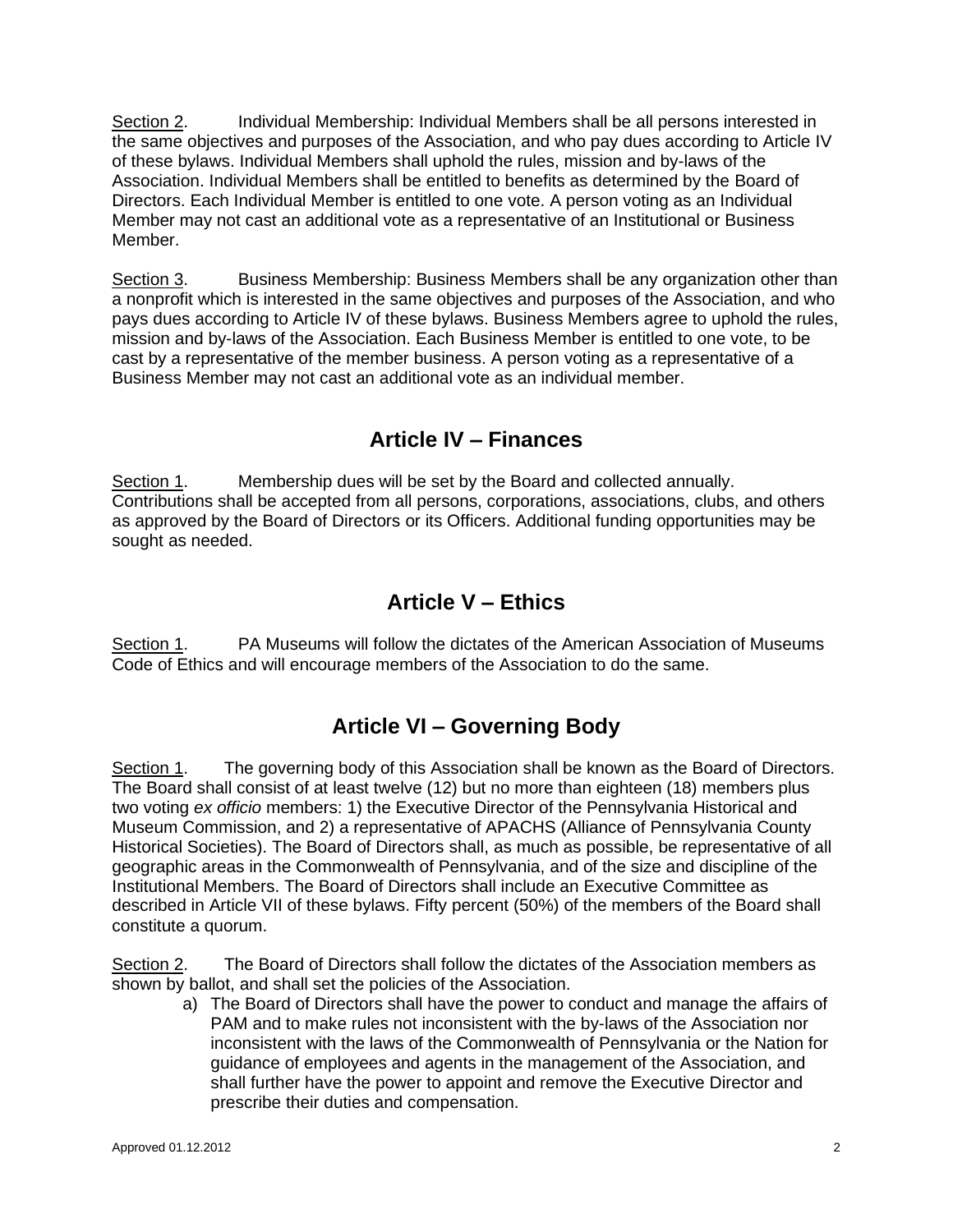- b) The Board of Directors shall have the power to solicit funds from affiliated associations, private persons, corporations and any group or organization the Board deems proper; and to incur indebtedness on the terms and in the amounts it considers proper to promote the objectives of said Association. If indebtedness is incurred, the terms and amounts shall be entered in the minutes of the next meeting of the Board of Directors or Executive Committee. Any note or obligation given for said indebtedness shall be valid if signed by the Treasurer and President of said Association. A report of the Board of Directors' actions shall be reported to the membership.
- c) The Board of Directors shall meet four times annually or as agreed by the Board of Directors. One of these meetings shall coincide with the Association's annual conference. Additional meetings of the Board of Directors may be called by the President-or any three Directors, provided at least 10 days advance notification is given and a statement of business to be covered is made. Board members are expected to attend all meetings. Members of the Association may attend Board of Directors meetings but may not vote on Board business.
- d) The Board of Directors may appoint an Association member to serve as a delegate to other professional organizations as deemed necessary. Such appointee shall serve as a representative of PAM and shall report regularly to the Board of Directors on their activities.
- e) The Board of Directors may meet to discuss and decide upon confidential Association matters in Executive Session. Confidential matters may include discussions of personnel matters, legal matters and other matters of a confidential nature.

Section 3. Board members shall be elected by and from the membership of PAM at its annual meeting. The nomination process shall be as follows:

- a) A Nominating Committee of the Board of Directors shall prepare and submit the slate of nominations for the Board to the Board of Directors no later than its meeting which is 75 days or more in advance of the annual meeting.
- b) PAM membership shall be advised of such nominees no later than 60 days prior to the date of the annual meeting.
- c) Additional nominees may be placed on the ballot by a petition signed by twentyfive (25) members in good standing, provided it is received in the Association's office not less than thirty (30) days prior to the annual meeting.
- d) Voting at the annual meeting shall be by simple majority voice vote. In the event of a contested election, voting shall be by single paper ballot cast by individual members and designated institutional representatives.

Section 4. Directors shall serve for a term of three (3) years, with four (4) to six (6) Directors elected each year. However, no Director who has served three (3) consecutive terms shall be eligible for re-election until the expiration of one (1) year from the termination of his or her third three-year term. Directors shall serve until their successors are duly elected and qualified.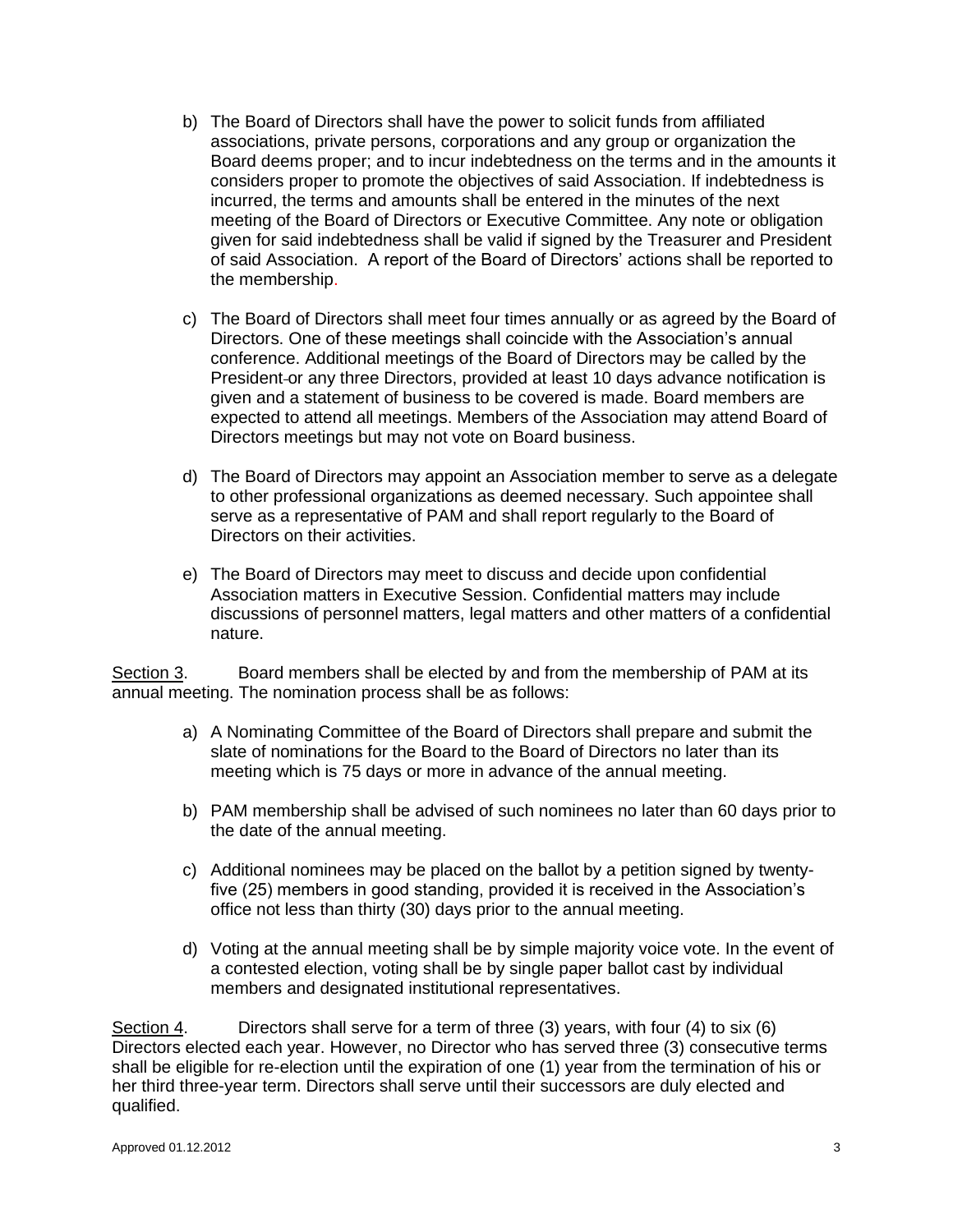Section 5. Vacancies on the Board of Directors caused by death, resignation or otherwise may be filled by election by the Board of Directors for the unexpired terms of such vacancies. If a Director shall fail to attend three (3) successive meetings of the Board of Directors, unless prevented by illness or necessary absence, the Board of Directors may declare his or her office as director vacant.

## **Article VII – Executive Committee & Officers**

Section 1. The Executive Committee of PAM shall consist of the elected officers of the Association. The elected officers shall be President, Vice-President, Secretary and Treasurer. In the case of pressing matters relating to the governance of the Association and in which case the entire Board is unable to meet in person or by other means, the Executive Committee shall have the power to act on behalf of the full Board of Directors. A report of the Executive Committee's action will be made to the Board at their next meeting following the Executive Committee's action.

Section 2. Officers will be nominated from the members of the Board of Directors and elected by the Board at their meeting most closely following the annual meeting of the Association, from a slate prepared and submitted by the Nominating Committee. Additional nominations may be made from the floor by any sitting Director. Newly elected officers will be announced to the membership of the Association in a timely manner. Newly elected officers shall assume office at the next official board meeting following their election. Officers shall be limited to two (2) consecutive terms of the same office or until their successors are elected. Vacancies in any office caused by death, resignation or otherwise shall be filled by election by the Board of Directors to fill the unexpired terms of such vacancies.

Section 3. The duties of the Association's officers are as follows:

- a) The President shall preside at all meetings, shall sign in writing all contracts and instruments which shall first have been approved by the Board of Directors, shall carry out all mandates of the Executive Committee or Board of Directors to the best of his/her ability, and shall serve as the official representative of the Association.
- b) The Vice-President shall act as President in the President's absence. The Vice President will assist in the coordination of activities with the chairperson of each standing committee.
- c) The Secretary shall keep a full and complete record of all proceedings and meetings of the Membership, the Board of Directors and the Executive Committee. He/she shall present the minutes of the Executive Committee to the Board of Directors and ask for approval of such minutes, noting the Board of Directors' action and the date of such action on such minutes. He/she shall report the Board of Directors' actions to the membership.
- d) The Treasurer shall oversee financial management practices, insuring that the Directors understand the financial situation of the Association and may carry out other such duties as the Board may assign. The Executive Director shall be responsible, under the Treasurer's oversight, for depositing funds of the Association in a bank or banks as designated by the Board of Directors. Such funds shall be paid out by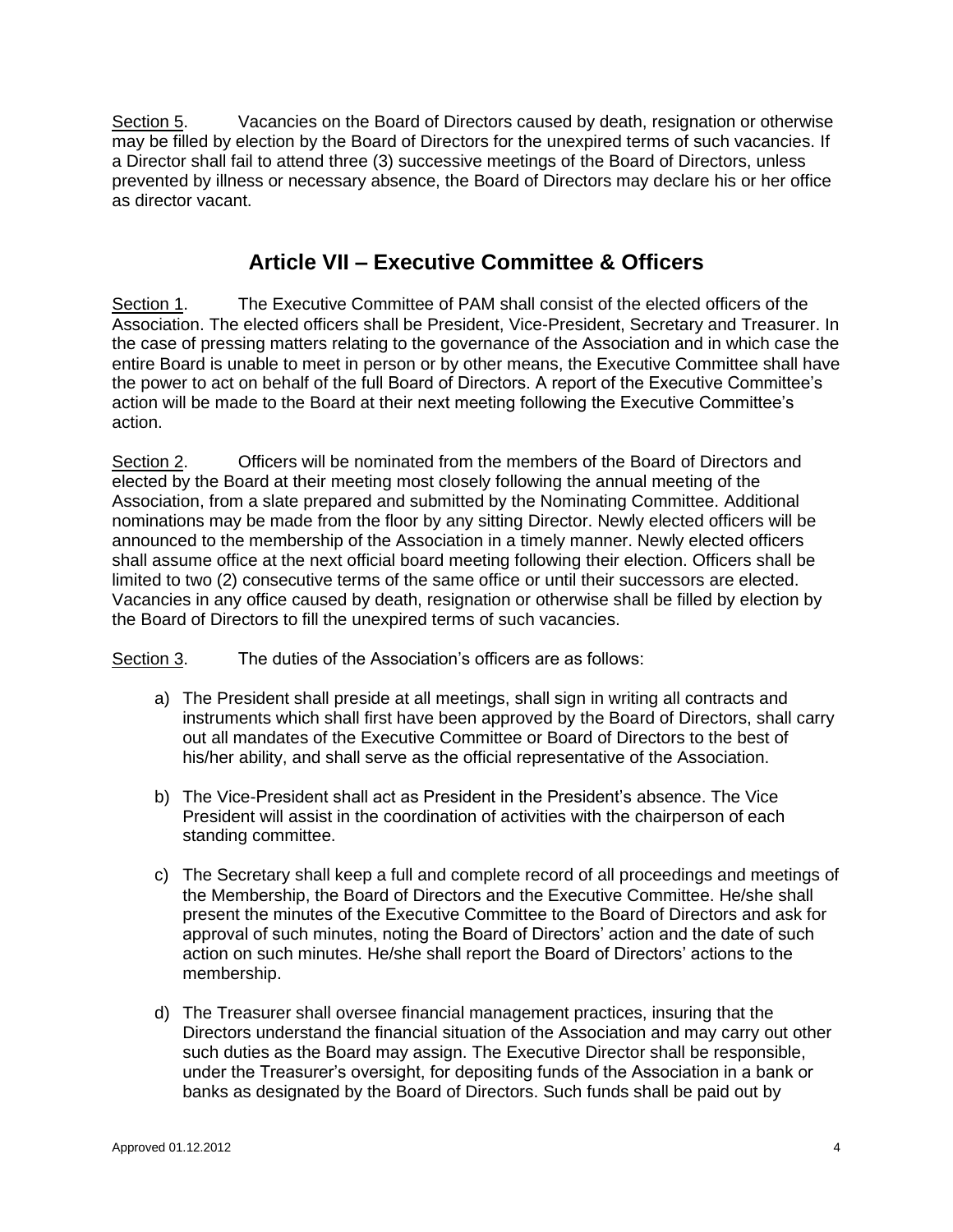approval and signature of the Executive Director. Any expenditure of over \$2,500.00 is to be paid only upon approval of the Executive Committee. The Treasurer shall cooperate fully with financial auditors. The Executive Director shall provide all bank statements, reports, and checks to the Treasurer monthly for review.

## **Article VIII – Standing Committees**

Section 1. In addition to the Executive Committee outlined in Article VII, Standing Committees of the Association shall include Nominating and Finance & Development. The duties of these Committees are as follows:

- a) The Nominating Committee works with the Board of Directors to identify and contact individuals willing to run for upcoming Board vacancies; prepare and present slate of nominees to Board of Directors; prepare and present ballots to members at annual meeting; and count ballots and announce results of election. The Nominating Committee will annually present a slate of officers to be considered by the Board of Directors at the meeting that next follows the annual meeting.
- b) The Finance & Development Committee works with the Treasurer and Board of Directors to assure appropriate and timely management of Association funds; identify and address fundraising opportunities; work with PAM's Executive Director or other staff to apply for and implement grants or other monies; and arrange for and assure completion and dissemination of an annual financial audit or review.

Section 2. The President may convene additional committees and task forces as may be desirable or necessary to implement the objectives of the Association. The President shall then appoint a chair and a vice-chair for each such committee and task force. Committee members may be appointed from the Board of Directors or the general membership.

Section 3. All committees and/or task forces will report to the Board of Directors. The President and PAM's Executive Director shall be *ex-officio* members of all committees and/or task forces, the Executive Director without a vote.

## **Article IX – Meetings, Notices, Quorums**

Section 1. Meetings of the Membership:

- a) The annual meeting of PA Museums shall be held at a time and location to be determined by the Board of Directors.
- b) Special meetings of the members may be called by the President at any time or place, or shall be called upon written request of twenty-five (25) members.
- c) Notice of all annual and special meetings shall be given by mail or email to each member at least fifteen (15) days prior to such meetings.
- d) Thirty (30) current members and/or designated institutional representatives shall constitute a quorum.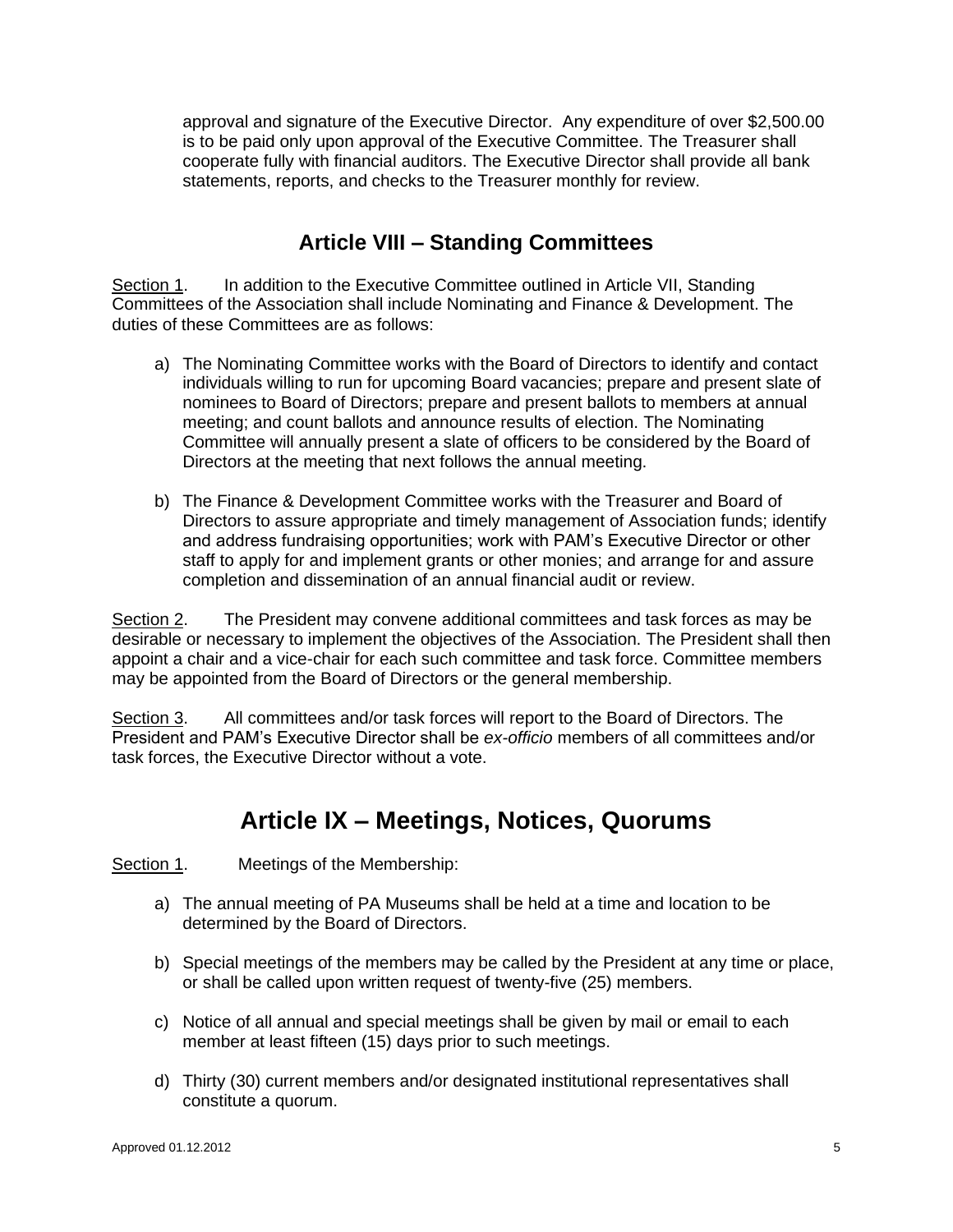#### Section 2. Meetings of the Board of Directors:

- a) Regular meetings of the Board of Directors shall be held a minimum of four (4) times per year at a time and place to be designated by the Board of Directors.
- b) Special meetings of the Board of Directors may be called by the President at any time and place, or shall be called upon the written request of three (3) directors.
- c) Notice of all regular and special meetings of the Board of Directors shall be given by mail or email to each director at least ten (10) days prior to such meetings. For special meetings, such notice shall state the purpose thereof.
- d) In the event that a director cannot physically or electronically attend a meeting, absentee or proxy voting procedures shall be as follows:
	- i. In the event that a director is not available via phone during the actual meeting, nor has made arrangement for proxy voting, an email will be sent by the Board President (or his/her designee) following the meeting asking for an electronic vote. The absentee director may then cast his or her vote via email to the Board President (or his/her designee) within 24 hours. This section shall only apply for meetings where a quorum is not present.

## **Article X – Executive Director and Staff**

#### Section 1. Executive Director

- a) The Board of Directors may employ an Executive Director upon such terms and conditions as it deems proper.
- b) The Executive Director shall be responsible for conducting the affairs of the Association within the policies prescribed by the members of the Board of Directors.
- c) The Executive Director shall be a non-voting *ex officio* member of the Board of Directors.
- d) The Executive Director shall be responsible for financial operations of the Association under the oversight of the Treasurer.

#### Section 2. Staff

a) The Executive Director shall, within the policies prescribed by the Board of Directors, employ and direct the work of all members of the staff of the Association.

### **Article XI – Indemnification of Officers and Directors**

Section 1. To the fullest extent permitted by the laws of the Commonwealth of Pennsylvania, as they exist on the date hereof or as they may hereafter be amended, the Association shall indemnify any person (the "Indemnitee") who was or is involved in any manner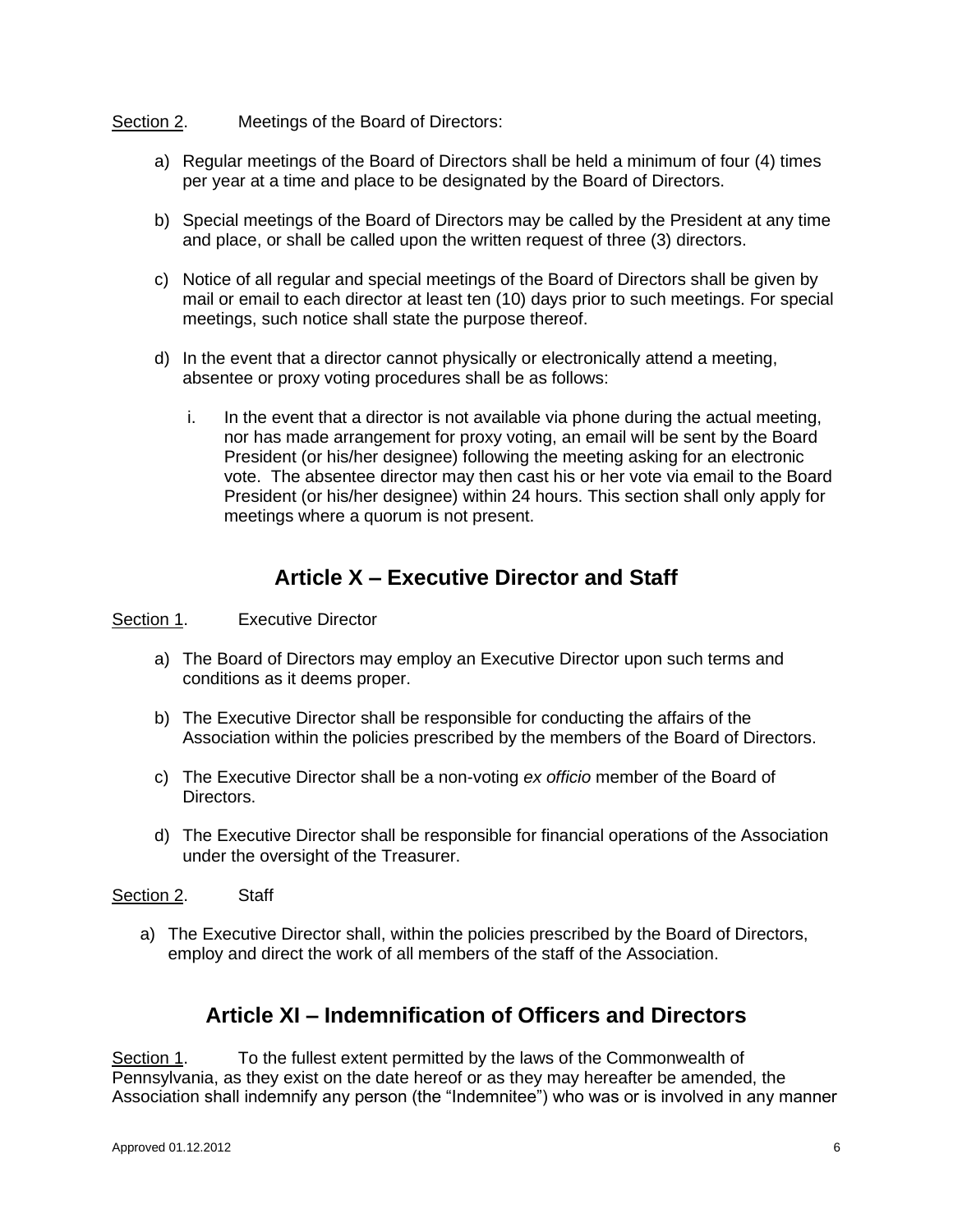(including, without limitation, as a party or witness) in any threatened, pending, or completed investigation, claim, action, suit, or proceeding by or in the right of the Association to procure a judgment in its favor (a "Proceeding"), or who is threatened with being so involved, by reason of fact that he or she is or was a director or officer of the Association or, while serving as director or officer of the Association, or is at the request of the Association also serving as a director, officer, employee, volunteer, or agent of another corporation, partnership, joint venture, trust, other enterprise, against all expenses (including attorney's fees), judgments, fines, penalties, excise taxes, and amounts paid in settlement actually and reasonably incurred by the Indemnitee in connection with such Proceeding, provided that there shall be no indemnification hereunder with respect to any settlement or other non-adjudicated disposition of any threatened or pending Proceeding unless the Association has given its prior consent to such settlement or disposition. The right of indemnification created by this Article shall inure to the benefit of heirs and legal representatives of an Indemnitee and shall be applicable to Proceedings commenced or continuing after the adoption of this Article, whether arising from acts and omissions occurring before or after such adoption. No amendment, alteration, change, addition, or repeal of or to these By-Laws shall deprive any Indemnitee of any rights under this Article with respect to any act or omission of such Indenture occurring prior to such amendment, alteration, change, addition or repeal.

## **Article XII – Limitation of Liability of Directors**

Section 1. To the fullest extent permitted by the Corporate Directors Liability Act as enacted in the Commonwealth of Pennsylvania (Act of Nov. 28, 1986, P.L. 1458, No. 145) as the same exists or may hereafter be amended, a Director of this Association shall not be personally liable for monetary damages of any action taken or any failure to take action unless such action or inaction constitutes both:

- a) A breach or failure to perform his/her duties in compliance with the standards of fiduciary care prescribed in the Director's Liability Act; and
- b) Self-dealing, willful misconduct, or recklessness.

However, the aforementioned limitation of liability will not apply to:

- a) The responsibility or liability of a director pursuant to any criminal statute; or
- b) The liability of a director for payment of taxes pursuant to local, state, or the federal law.

## **Article XIII – Dissolution**

Section 1. In the event of the dissolution of PA Museums, either by operation of the law or action of the Board of Directors, after payment of all creditors, its assets shall be distributed to a non-profit corporation in the Commonwealth of Pennsylvania that shall have as its purpose goals similar to those of PA Museums and which shall have been qualified as tax-exempt under Section 501 (c) 3 of the United States Revenue Code.